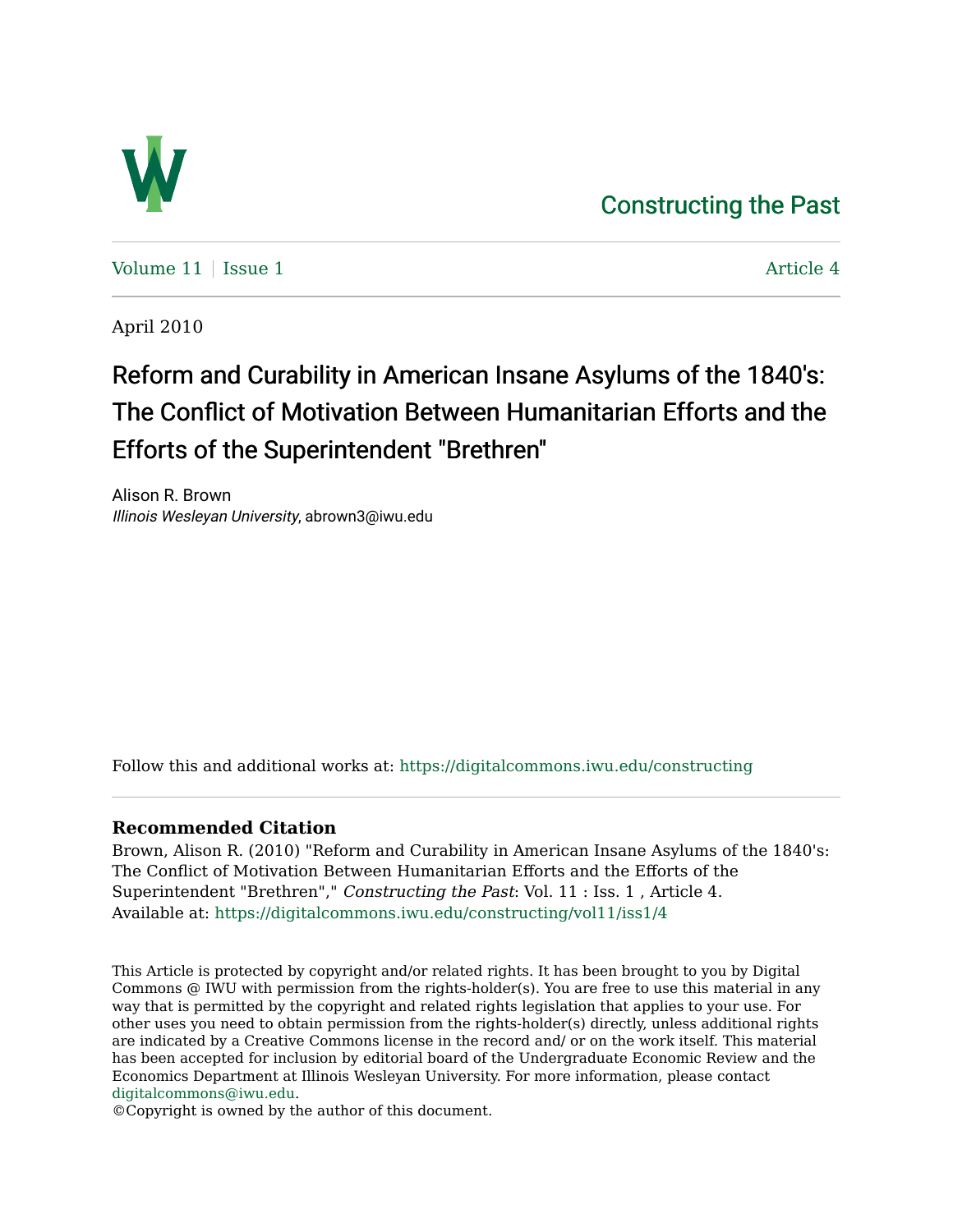Reform and Curability in American Insane Asylums of the 1840's: The Conflict of Motivation Between Humanitarian Efforts and the Efforts of the Superintendent "Brethren"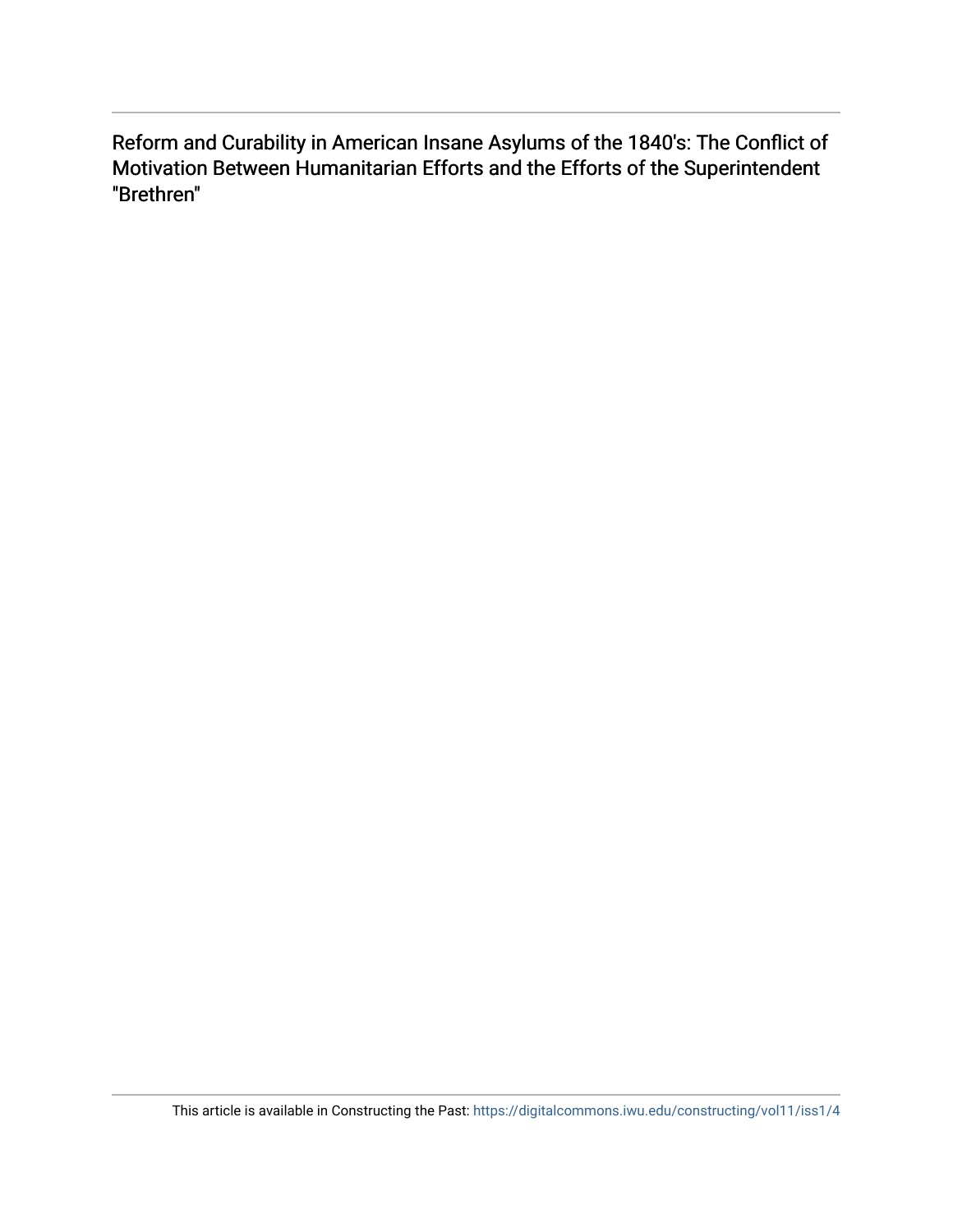## Reform and Curability in American Insane Asylums of the 1840's: The Conflict of Motivation Between Humanitarian Efforts and the Efforts of the Superintendent "Brethren" Alison Brown

"The treatment of the insane, has ever varied with the philosophy and intelligence of the age. That they are treated better in modern times, more kindly and judiciously, is not owing to any increase of benevolence, but to an increase of knowledge." $1$  The history of insane asylums in America is tumultuous at best, as it was plagued with controversy in treatment (medical versus moral), funding (private versus public), curability (incurable versus recovery rates), duration of treatment (custodial versus moral), and motivation (humanitarian versus professional status). To be sure, any steps forward in the reform of insane asylums were followed by steps backward. However, it is possible to detect a period of rapid reform of insane asylums following the foundation of the AMSAII through study of The American Journal of Insanity, the work of Dorothea Dix, and the race towards (and possible myth of) curability, and within this reform it is possible to detect different motivations behind its implementation.

In order to understand the process of reform in insane asylums of the 1840s, it is important to understand when the first insane asylums were created, as well as their funding. According to Gerald N. Grob, author of The Mad Among Us: A History of the Care of America's Mentally Ill, the first insane asylums, which were private, were founded in the Northeast. $^{1}$  The first of these was the McLean Asylum for the Insane, built in 1826 in Charleston, Massachusetts. $2$  Before this, patients considered insane would be in a general hospital, a poorhouse, or an almshouse as there was no specialized place of treatment yet for the insane. The first *public* insane asylums were actually built in the South, away from the "cultural, intellectual, scientific and medical leadership" prevalent in the Northeast, and perhaps this is why these hospitals served more custodial purposes (housing or containing the insane) rather than actual treatment purposes.<sup>3</sup>

The first public asylum built specifically for the purposes of the new moral treatment (in addition to medical treatment) was founded in 1830, and called the Worcester Insane Asylum. $<sup>4</sup>$  According to Grob, this new insane</sup> asylum was important as it "offered an alternative model, namely, publicly supported institutions dedicated to providing restorative and effective

<sup>&</sup>lt;sup>1</sup> Gerald N. Grob, *The Mad Among Us: A History of the Care of America's Mentally Ill* (New York: The Free Press, 1994), 31-39.

 $<sup>2</sup>$  Ibid.</sup>

 $3$  Ibid., 41-43.

 $4$  Ibid., 44-45.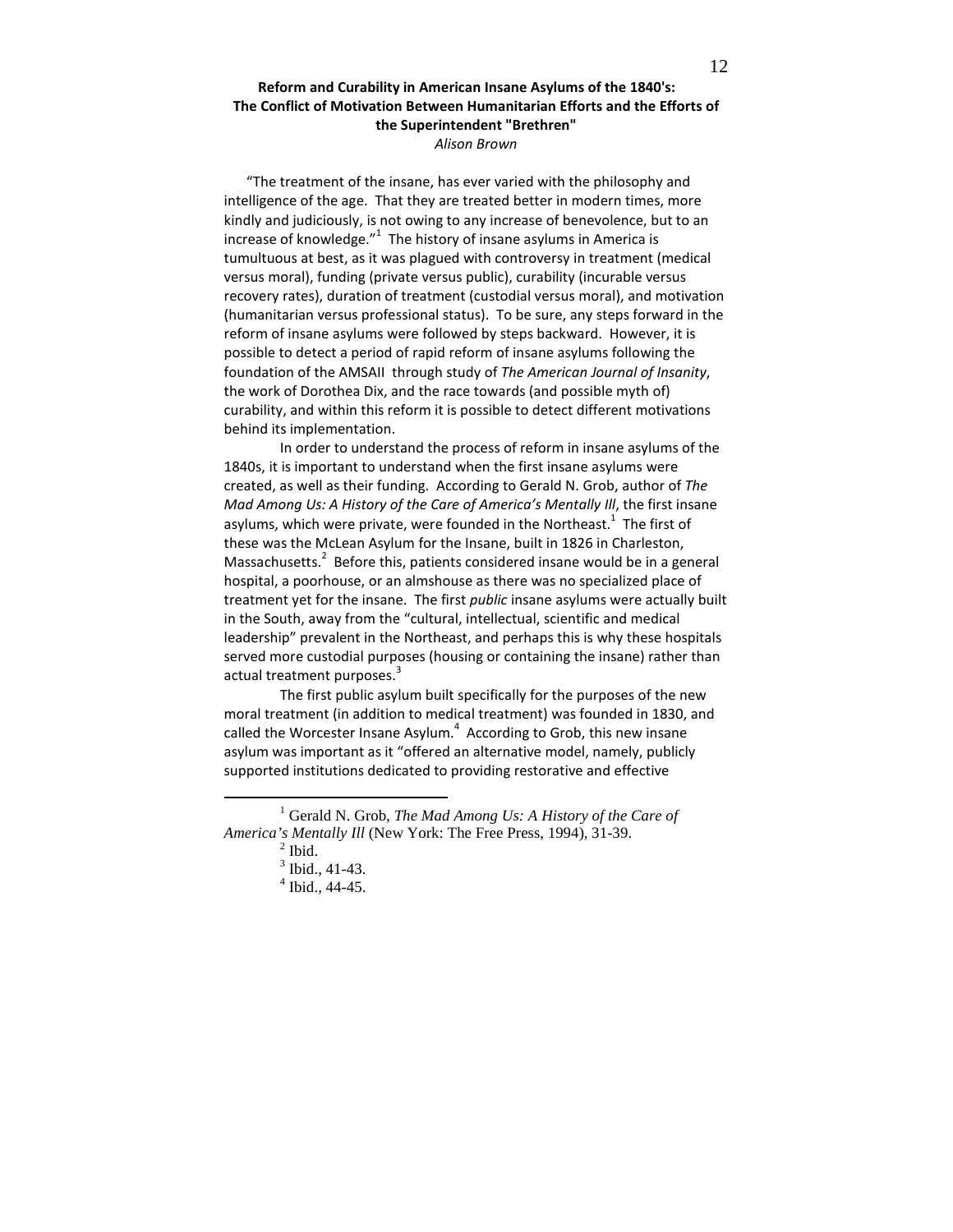therapy."<sup>5</sup> By the year 1848, Th*e American Journal of Insanity* (a journal first published in the 1840s) had reported that the number of insane asylums was "above thirty," five of which were corporate, eight private, and the rest state asylums (publicly funded by the state legislatures).<sup>6</sup> However, the journal also assured that several new state asylums were about to be established (most likely owing to the perseverance of Dorothea Dix).<sup>7</sup>

Looking back ever farther, the insane were not necessarily treated in insane asylums even when they were made available. Many insane people were involved in what James E. Moran, author of the article "Asylum in the community: managing the insane in antebellum America" calls "communitybased rehabilitation."<sup>8</sup> Relatives or family members concerned that someone might be insane could apply for a writ de lunatico inquirendo, a legal petition requesting for an investigation into the "mental state" of the suspected insane person, and if he or she was deemed insane, someone would manage their property and affairs until they were recovered. $^9$  The treatment in "communitybased rehabilitation" involved physical labor, while recovery was deemed successful once the "patient" was able to go back to managing his own affairs; from this it is evident, according to Moran, "that the socioeconomic context in which property ownership was established, and agricultural production conducted, shaped community perceptions of and responses to insanity in antebellum America."<sup>10</sup>

While treatment within communities was still prevailing (especially among the poor), insane asylums were nevertheless being established. At the same time, the treatment of the insane in general was improving. The editors and authors of The American Journal of Insanity recognized that reforms in treatment of the insane had to be established. In the article "The Moral Treatment of Insanity" Amariah Brigham espoused Philippe Pinel's humane treatment of insanity.<sup>11</sup> However, he lamented that not enough improvement had taken place since Pinel's Traite Medico-Philosophique on moral treatment of insanity.<sup>12</sup> Thus, Brigham and the other physicians would be reforming previous reforms, as they critiqued older methods of treatment of insanity and made their own mission clear.

 $\overline{a}$ 

<sup>8</sup> James E. Moran, "Asylum in the Community: managing the insane in antebellum America," *History of Psychiatry* 9 (1998): 223.

<sup>5</sup> Ibid., 45.

<sup>6</sup> "Institutions for the Insane in the United States," *The American Journal of Insanity* (1848): 53-54.

 $\tilde{7}$  Ibid.

<sup>&</sup>lt;sup>9</sup> Ibid., 219-220.

<sup>10</sup> Ibid., 222.

<sup>&</sup>lt;sup>11</sup> Brigham, "The Moral Treatment," 4.

 $12$  Ibid.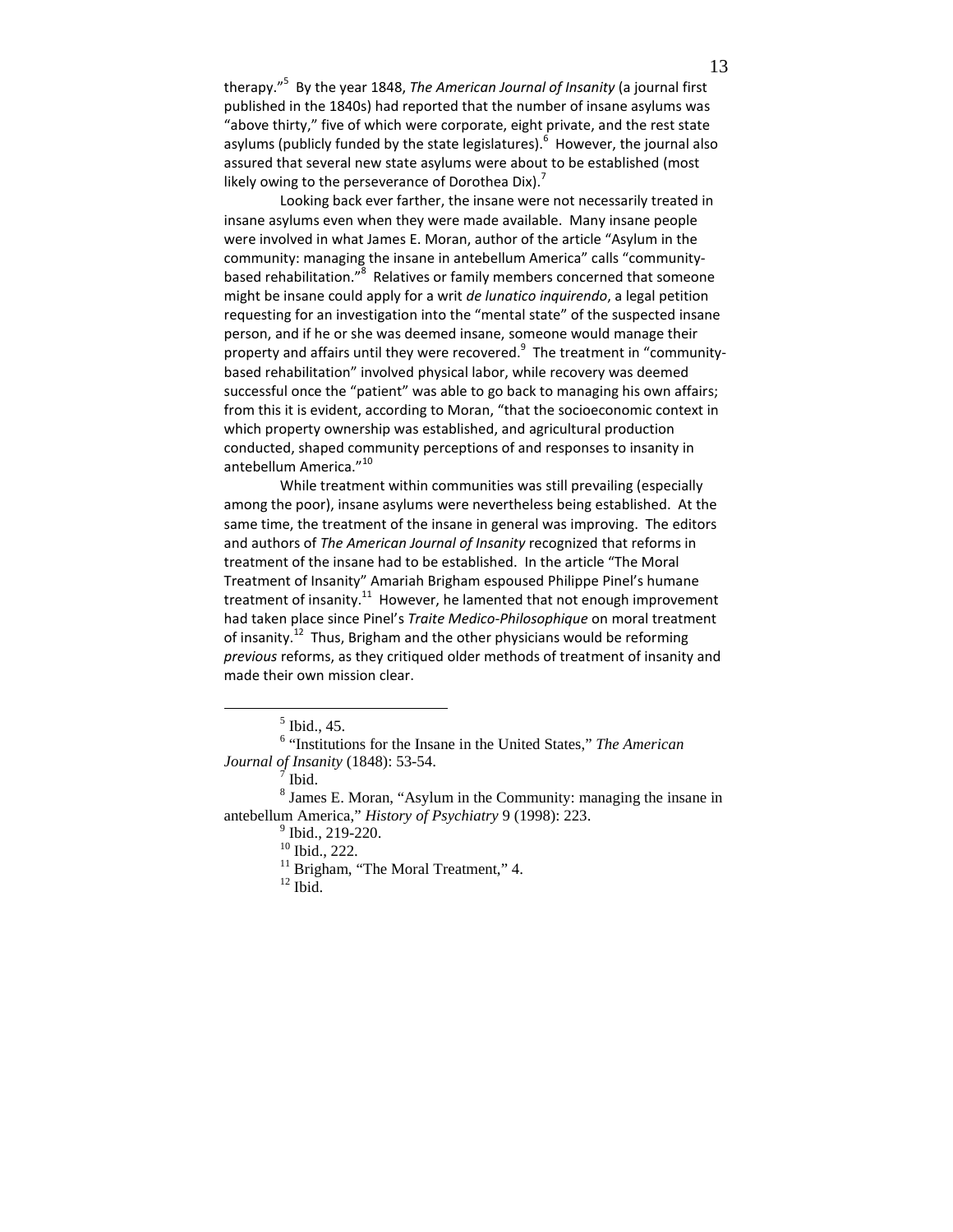For example, while Brigham conceded of Dr. Rush's methods (a physician who helped establish Pinel's treatment in America), he believed that there were clearly flaws that needed to be eradicated. Dr. Rush believed in "mild treatment" for the insane, but he also believed in dominating over them. $^{13}$  In addition to punishment by withholding food and "pouring water under the coat sleeves," he also believed that, "if all these modes of punishment should fail of the intended effect, it will be proper to resort to the fear of death."<sup>14</sup> Brigham adamantly apposed the practices of Dr. Rush and those physicians who did not approach the treatment of insanity with as humane efforts as possible, and therefore it is evident that a great shift, or the implementation of reform, was beginning to occur. "Ignorance," Brigham asserts, "has ever been the worst of all diseases [sic]" and he and other superintendents would hopefully be ready to use reason and pragmatism to begin real change.<sup>15</sup>

 In the article "Houses and Institutions for the Insane," the need for reform is made clear through descriptions of current conditions in insane asylums and how they could be improved. In addition to an increase in ventilation and better organization of patients, details such as the administering of food are discussed. The journal states that keeping observation openings into rooms at the doors, "keep the suspicions of the patient continually excited, and offer inducements to the attendant to throw in his food as to a wild beast, in place of communicating with him humanely and respectfully."<sup>16</sup> This article shows that physicians were definitely recognizing the need for reform, and that it occurred over a span of several years, not all at once.

One of the ways Brigham and other superintendents employed to create real change was by founding the Association of Medical Superintendents of American Institutions for the Insane (AMSAII) in 1844. The AMSAII was created in Philadelphia when thirteen superintendents met and decided that sharing their knowledge regularly would help to "formalize and legitimate the principles that were the foundation of the specialty." $17$  This organization would use the aforementioned American Journal of Insanity as a vehicle for sharing

 $\overline{a}$ 

<sup>16</sup> "Houses and Institutions for the Insane," *The American Journal of Insanity* (1850): 199.

<sup>17</sup> Grob, *The Mad Among Us,* 74.

 $13$  Ibid., 6-7.

 $14$  Ibid., 7.

<sup>15</sup> Ibid., 3. Many of the primary source articles found *The American Journal of Insanity* contain spelling and grammatical errors; I have retained all of the original spelling and grammar in this paper. Additionally, it may be assumed that any reference to "the journal" is a reference to *The American Journal of Insanity*, unless stated otherwise.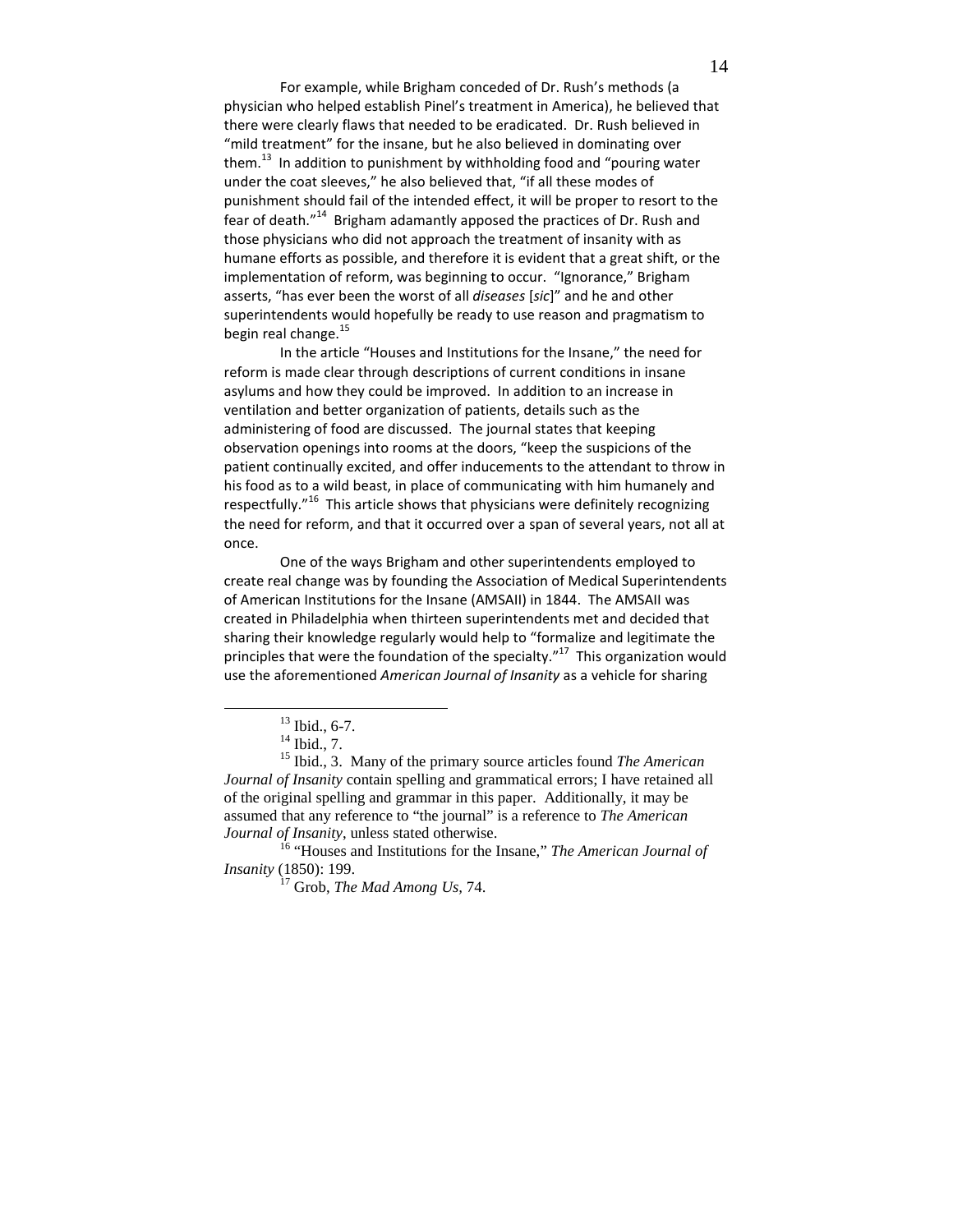that knowledge, and was a project that Brigham himself had already founded, as he was the first editor. $18$  It is through this journal that we are able to study articles written by superintendents and doctors of insane asylums. It is worthwhile to read the small paragraph printed at the end of each journal, a declaration akin to a mission statement:

> The Journal of Insanity, is published once in three months. Each number contains 96 pages. Terms one dollar a year in advance. The Journal was established to benefit the Insane by extending a knowledge of their wants and claims; consequently it is offered at a very low price, and we hope that all who take an interest in the subject embraced in the Journal, will not only take it themselves, but endeavor to extend its circulation.<sup>19</sup>

Based on this statement, one would surmise that the insane asylum superintendents and physicians had purely humanitarian efforts. While we may infer that their interests most likely were to help the insane, we must question their motivation (which will be done towards the end of the essay).

 While medicine was still considered an essential component in the treatment of and recovery from insanity, mental treatment was becoming a critical component as well. "Many cases, we believe," states the journal, "cannot be cured or improved, but by the rousing and calling into exercise the dormant faculties of the mind."<sup>20</sup> Upon study of moral treatment, one finds that the theories principles are actually twofold: the treatment must be "morally" administered (that is, without harmful punishment or unnecessarily painful treatments) and also must literally treat the moral facilities of the patient (the mind). While immoral behavior had been deemed a cause of insanity for centuries, the use of morality as treatment was relatively new, and actually, quite convenient.

 The causes for insanity were often either physical or moral. Grob believes that an emphasis on physical causes conveniently fit the religious values of physicians at the time. "Mental illnesses were perceived to be somatic and to involve lesions of the brain, the organ of the brain," he argues. "If the mind itself (often equated with the soul) could become diseased, it might conceivably perish. The immortality of the soul, upon which Christian faith depended, would thereby be denied or negated.<sup>21</sup> Grob also mentions

<sup>18</sup> Ibid., 75.

<sup>19</sup> *The American Journal of Insanity* (1848-1849): 96.

<sup>&</sup>lt;sup>20</sup> Brigham, "The Moral Treatment," 13.

<sup>21</sup> Grob, *The Mad Among Us*, 58.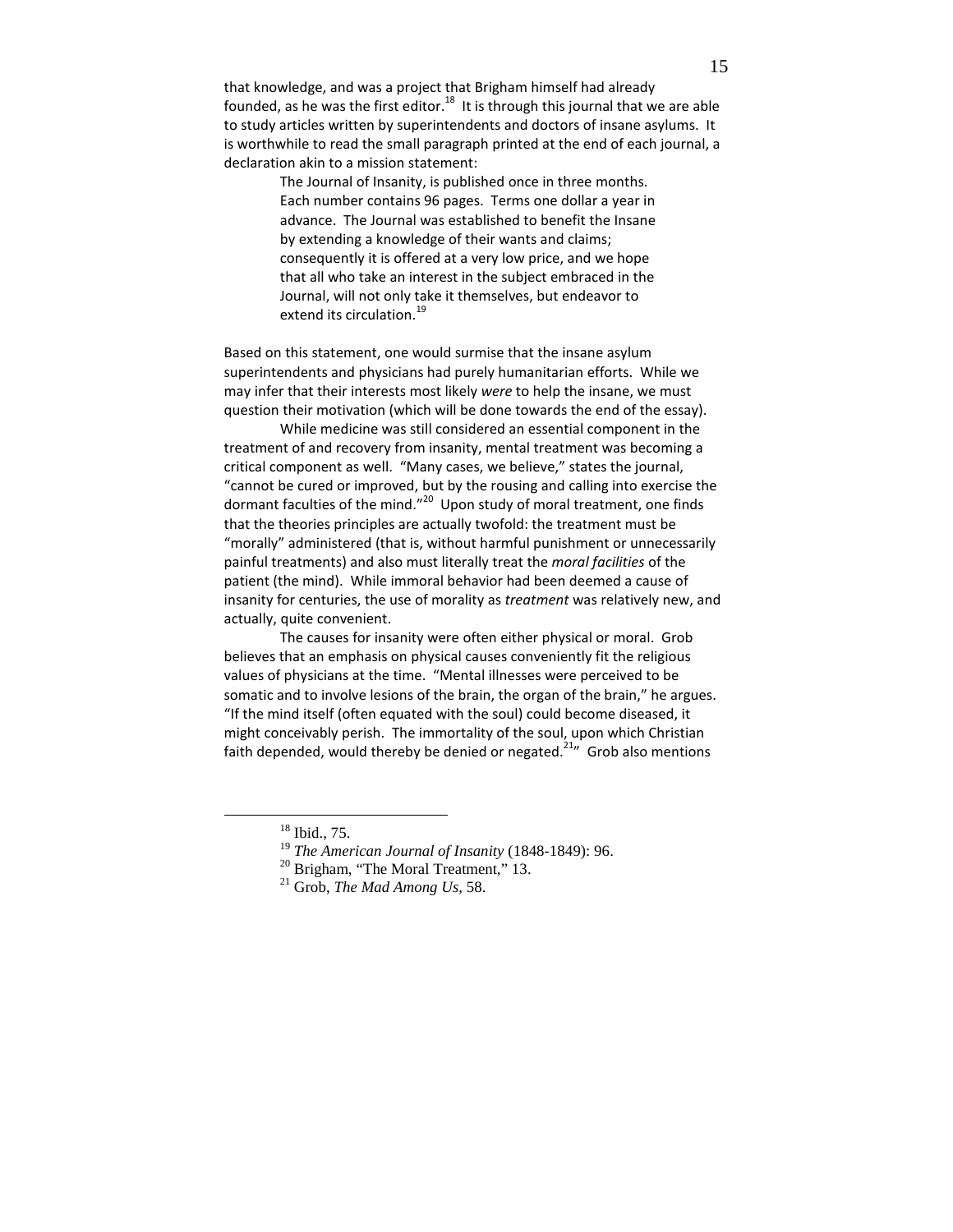moral causes of insanity, which he believes were convenient because they were ultimately preventable.<sup>22</sup>

However, one could argue that assuming that insanity was caused by immoral behavior was also convenient because immorality, in theory, could be treated. While physicians, nowhere near as advanced as doctors of today, could not treat physical brain problems, they could conceivably correct immoral behavior; the recovery rate, and thus curability, would be much more likely. The possible immoral behavior causing insanity is composed of an interesting variety: "intemperance, masturbation, overwork, domestic difficulties, marital problems, excessive ambitions, faulty education, personal disappointments, marital problems, excessive religious enthusiasm, jealousy, and pride."<sup>23</sup> Clearly, immoral behavior was considered a legitimate cause of insanity.

Hitherto the causes of insanity and the need for reform have been discussed, but were reforms actually implemented? Within The American Journal of Insanity, firsthand accounts from physicians and patients attest to the positive reforms made by the practice of moral treatment. The article "Houses and Institutions for the Insane" describes the "mechanical means" of restraining patients, means that were considered more humane. Those methods approved by the authors of the journal included the "restraining chair," "restraining waistcoat," "Gloves of strong leather without fingers,' "restraining girdle," "Spring straps," "Bed-girths," and "The wire-mask."<sup>24</sup> The "turning wheel," "turning bed," and "turning chair," however, were deemed dangerous and no longer in use. As for "correctional means" (versus mechanical, and meant as punishment), these were to be used, "in the strictest sense of the word," and must, "correspond precisely to the mental peculiarity of the patient, whereby their particular healing aim is not lost."<sup>25</sup> The days of Dr. Rush's treatment had long since passed; asylum physicians no longer supported severe and unnecessary restraint or punishment; there were guidelines to follow that were expected to become standardized. Change was in fact occurring.

The same article contains descriptions of the accommodations that insane people should have, including areas for exercise, concert hall, and a church or chapel.<sup>26</sup> A "Brief Description of the State Lunatic Asylum at Utica, N.Y. describes the many shops available for use by patients, including, "shops for shoemakers, tailors, dressmakers, cabinet makers…two rooms for

 $22$  Ibid., 60.

 $23$  Ibid.

 $24$  "Houses and Institutions," 214-216. Some of the methods were capitalized, while others were not.

 $^{25}$  Ibid., 217.

<sup>26</sup> Ibid., 204.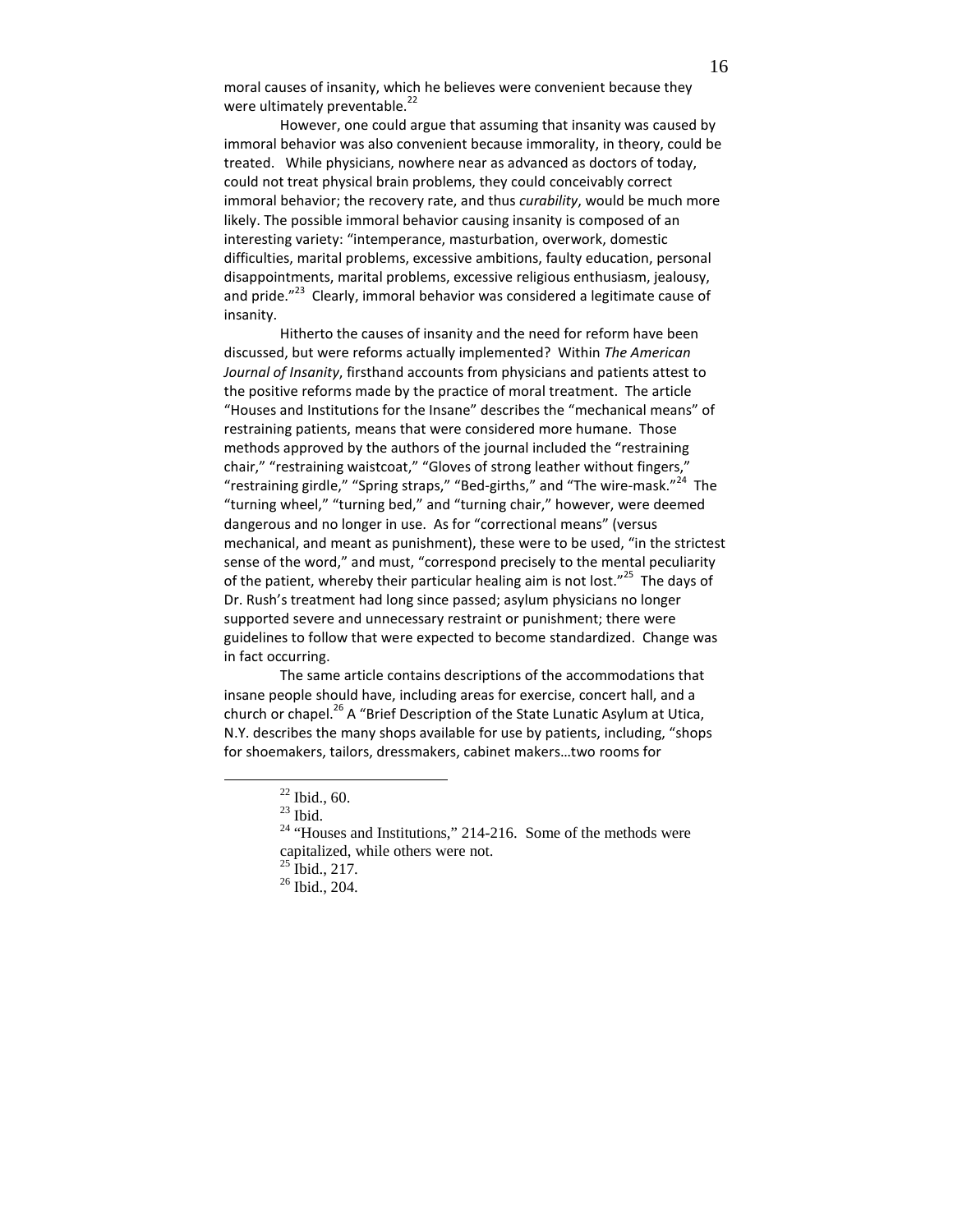printing...a bakery, a painters and plumbers shop."<sup>27</sup> Patients would certainly not be spending their entire days locked up in their rooms, they would be active and exercising their mental facilities.

Perhaps the best evidence for change is in the diary of an actual patient. A letter preceding the article states the reasons that the patient offered his diary to be published in The American Journal of Insanity. "The subject, though somewhat a novel one, will not, I think, be without interest to many of your readers," he states, "the majority of whom, I take it for granted, are deeply interested in all that relates to the welfare and present condition of that unfortunate class of our fellow beings..."<sup>28</sup> The letter is simply signed with the initials S.R., but we can infer that it was a male patient because the majority of people he describes are men and patients were separated by sex.

S.R., it seems, was rightly admitted to an insane asylum. One morning, without his apparent knowledge, he found potatoes in his pocket and was advised by his friend Mr. P. to seek revenge on whoever had placed them there.<sup>29</sup> However, his diary proves invaluable in describing the types of daily activities that patients experienced. Every Monday and Tuesday night, S.R. and other patients read books chosen by the asylum physicians, and one afternoon the patients visited the "Asylum Museum," which contained, "many good pictures, minerals, especially ores of metals, and collections in natural history," and much more. $30$  Wednesdays were "Lecture day," and Wednesday nights the "Debating Society" met. $31$  Clearly, S.R. was receiving a type of education, and was learning a great deal. In addition to these services, patients could read newspapers sent to the asylum, which he said were, "agreeable reading matter to the inmates of the Institution."<sup>32</sup> This environment seems a far cry from horror stories often heard about insane asylums, and it appears that at least in Utica, New York, reforms were being made.

Grob has a detailed description of what the daily events in a typical early nineteenth-century insane asylum would have been. Patients woke around 6am, fixed themselves, and had breakfast.<sup>33</sup> Then their condition was checked by the superintendent and another physician, and a list of activities was suggested, which included farm work for men, sewing for women, and

<sup>27</sup> "Brief Description of the State Lunatic Asylum At Utica, N.Y.," *The American Journal of Insanity* (1847): 96.

 $^{28}$  S.R. "Life in the N.Y. State Lunatic Asylum; Or, Extracts From the Diary of an Inmate," *The American Journal of Insanity* (1849): 289-290.

 $29$  S.R., "Life in the N.Y.," 291.

<sup>30</sup> Ibid., 293-295.

<sup>31</sup> Ibid., 295-296.

<sup>32</sup> Ibid., 299.

<sup>33</sup> Grob, *The Mad Among Us*, 67.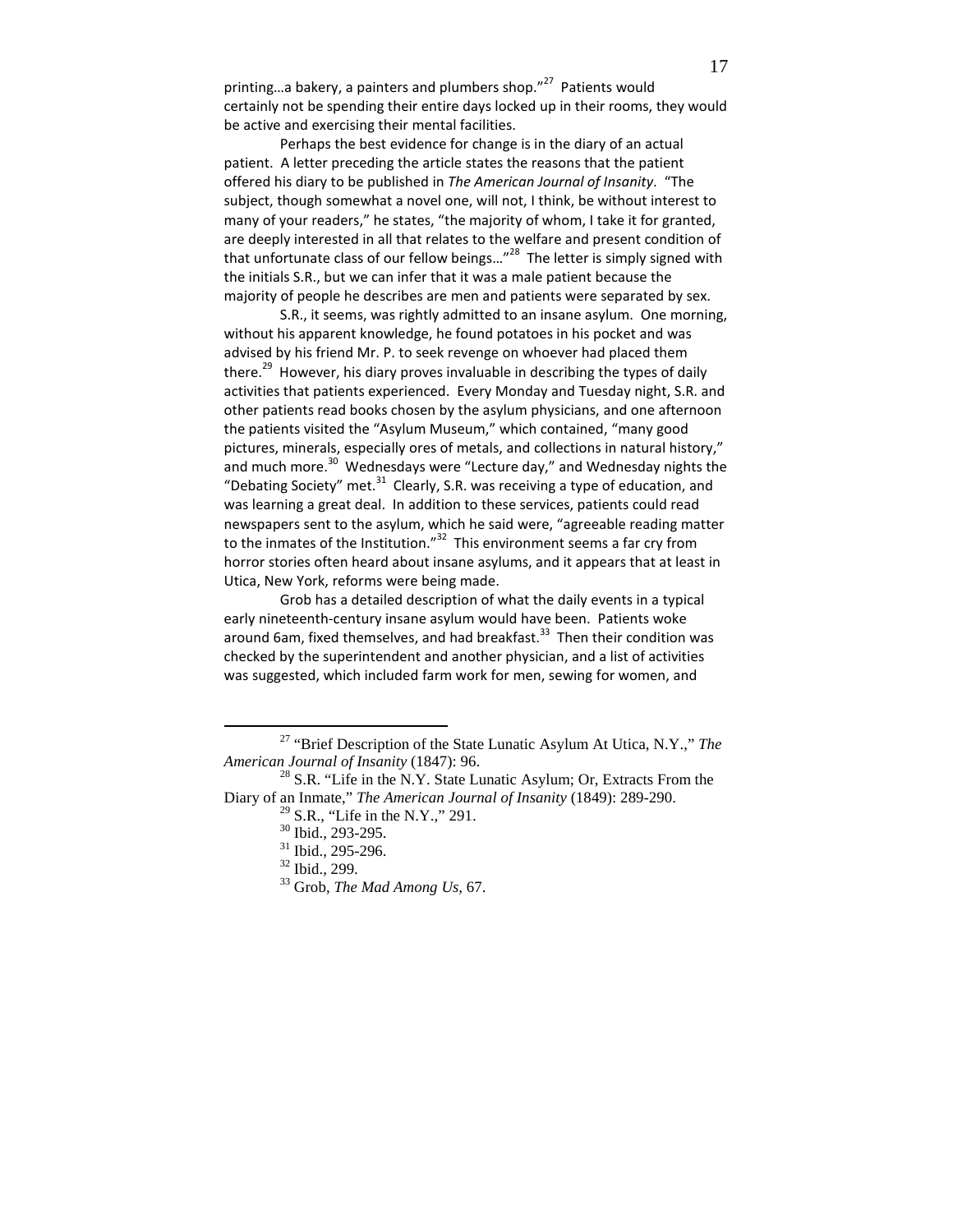other "exercise, amusements, games, and religious observances."<sup>34</sup> Finally, dinner would be served and organized programs would follow.<sup>35</sup> Again, it appears that improvements in the treatment of the insane were in place.

Reform in insane asylums was not restricted to treatment; the architecture of the building was evolving as the structure was deemed imperative to the treatment and cure of insanity. Moran believes that the structure of the asylum was the key difference between the earlier "community-based rehabilitation" and the newer insane asylums. "[T]he lunatic asylum was promoted as a tightly organized and structured institution," he explains, "one characterized by architectural uniformity, ward organization, and a highly regulated daily regimen of patient activities."<sup>36</sup> Thus, the asylums provided a more formal treatment that would hopefully create an environment that was both economical, and more conducive to quick and effective treatment.

The leader in architecture reform of insane asylums in the nineteenthcentury was Dr. Thomas S. Kirkbride, the superintendent of the Pennsylvania Hospital for the Insane in Philadelphia. Kirkbride was among the growing number of physicians that believed that the first step in moral treatment was removing insane people from their community environments into asylums.<sup>37</sup> Carla Yanni, author of the article "The Linear Plan for Insane Asylums in the United States before 1866" believes that, "psychiatrists considered the architecture of their hospitals, especially the planning, to be one of the most powerful tools for the treatment of the insane."<sup>38</sup> As such, Kirkbride set out to improve ventilation and organization in insane asylums and came up with the "Linear Plan," one that would become standard in America.<sup>39</sup>

The "Linear Plan," is described by Yanni as, "bilaterally symmetrical and consisted of a central building with flanking pavilions set back en échelon, like a row of birds in flight."<sup>40</sup> However, in studying Kirkbride's drawing of the Linear Plan, the buildings have more of the appearance of a disjointed straight line, although each side is farther back than the central building, giving the slight appearance of a "v" shape. This shape was different than the "straight" buildings with front parallel to the street (like the Friends Asylum in Philadelphia or the more rectangular shape (like the New York State Lunatic

 $^\mathrm{34}$  Ibid.

 $35$  Ibid.

<sup>36</sup> Moran, "Asylum in the Community," 238.

<sup>37</sup> Carla Yanni, "The Linear Plan for Insane Asylums in the United States before 1866," *The Journal of Architectural Historians* 62 (March 2003): 27.

<sup>38</sup> Ibid., 24.

<sup>39</sup> Ibid., 31.

 $^{40}$  Ibid.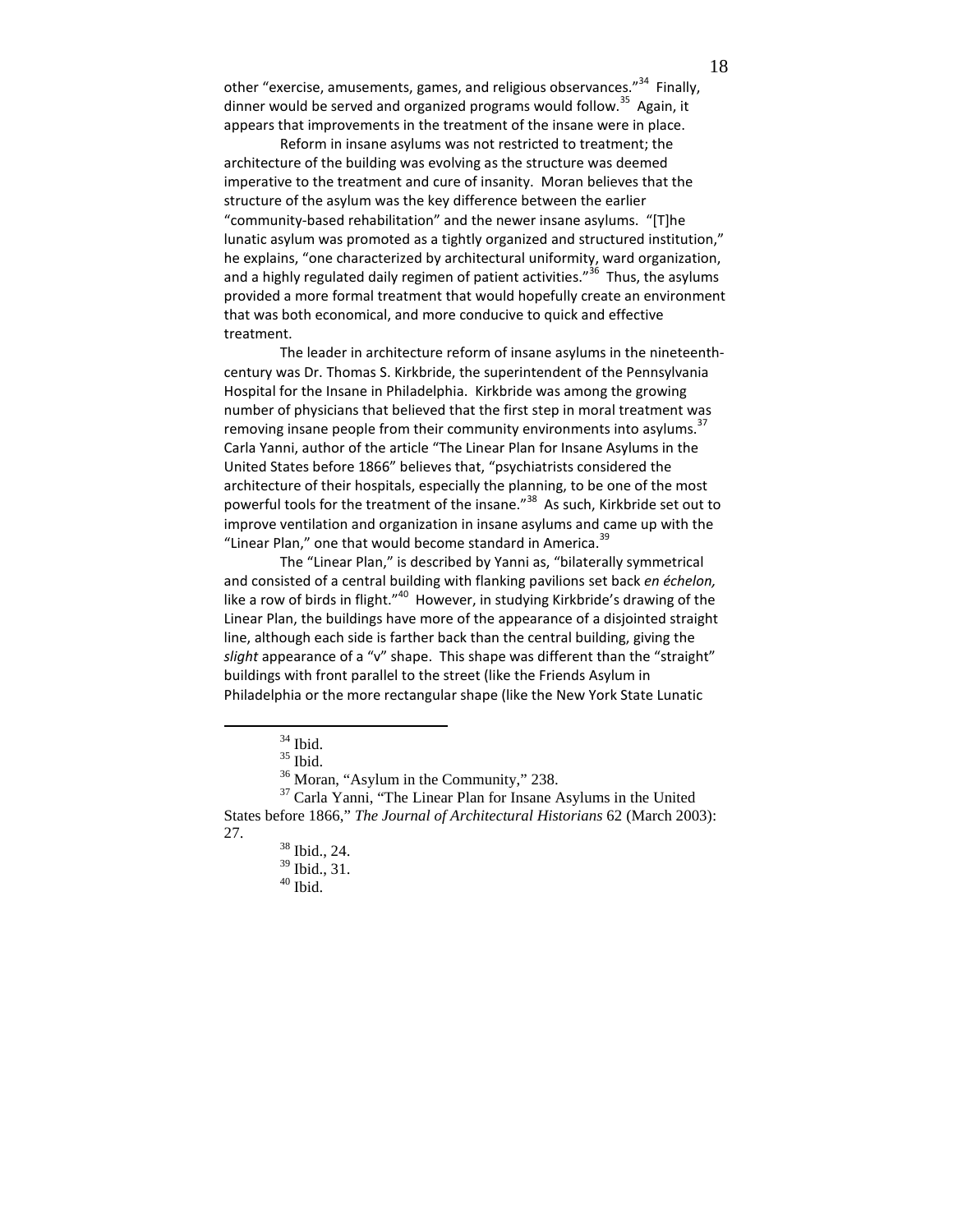Asylum).<sup>41</sup> Because of the slight "v" shape and consequent short wards, there was greater ventilation, and patients could be placed according to how advanced their disease was.<sup>42</sup> Additionally, his plan included a "central pavilion" where the superintendent lived, and greater separation of the sexes was accomplished by placing one sex on each side of the "central pavilion." $43$ Changes in the architecture of asylums demonstrate that the physician reformers were willing to use any means possible to enhance and make their new moral treatment successful.

The environment was also becoming important in deciding the actual locations of asylums. A somewhat romantic notion may have led physicians to believe that a retreat into the serene natural environment would be sure to relieve patients of their ailments. "Kirkbride and his brethren in asylum medicine required that asylums be built on the outskirts of a city," Yanni explains, "so that they would fade literally into the distance and metaphorically in the patients' memories."<sup>44</sup>

All of these changes in insane asylum treatment and structure were being done, it seems, in order to benefit the insane. Of course, it would be wrong to assume that every superintendent and physician was working to treat the insane for their own benefit. However, there certainly was a strong desire in the emerging psychiatric field of medicine to prove that curability was possible occurred quite often. Undeniably, there were many cases where people did recover and return to their normal lives. There were those however, who doubted these claims of high recovery rates (myself included) that would like to argue that less than fact, curability was more of a myth that fed into the superintendents' desire to create professional prestige and acknowledgement.

Carla Yanni states that "nineteenth-century asylums must be understood in light of the supposedly high rate of curability. The cure could not exist outside its architectural framework." This is very representative of how the insane asylums thought. According to annual reports, asylum superintendents claimed "striking success" in curing insanity.<sup>45</sup> In fact, "William M. Awl and Woodward [Samuel B.]—both of whom played a prominent role in popularizing the concept of curability—claimed a recovery rate in recent cases (defined as ill for less than a year) of 80 percent or higher."<sup>46</sup> Grob believes that these figures are unrealistic and idealistic, rather than *realistic*.<sup>47</sup>

<sup>41</sup> Ibid., 30-31.

 $42$  Ibid.

<sup>43</sup> Ibid., 32.

<sup>44</sup> Ibid., 34.

<sup>45</sup> Grob, *The Mad Among Us*, 99.

 $^{\rm 46}$  Ibid.

 $^{47}$  Ibid.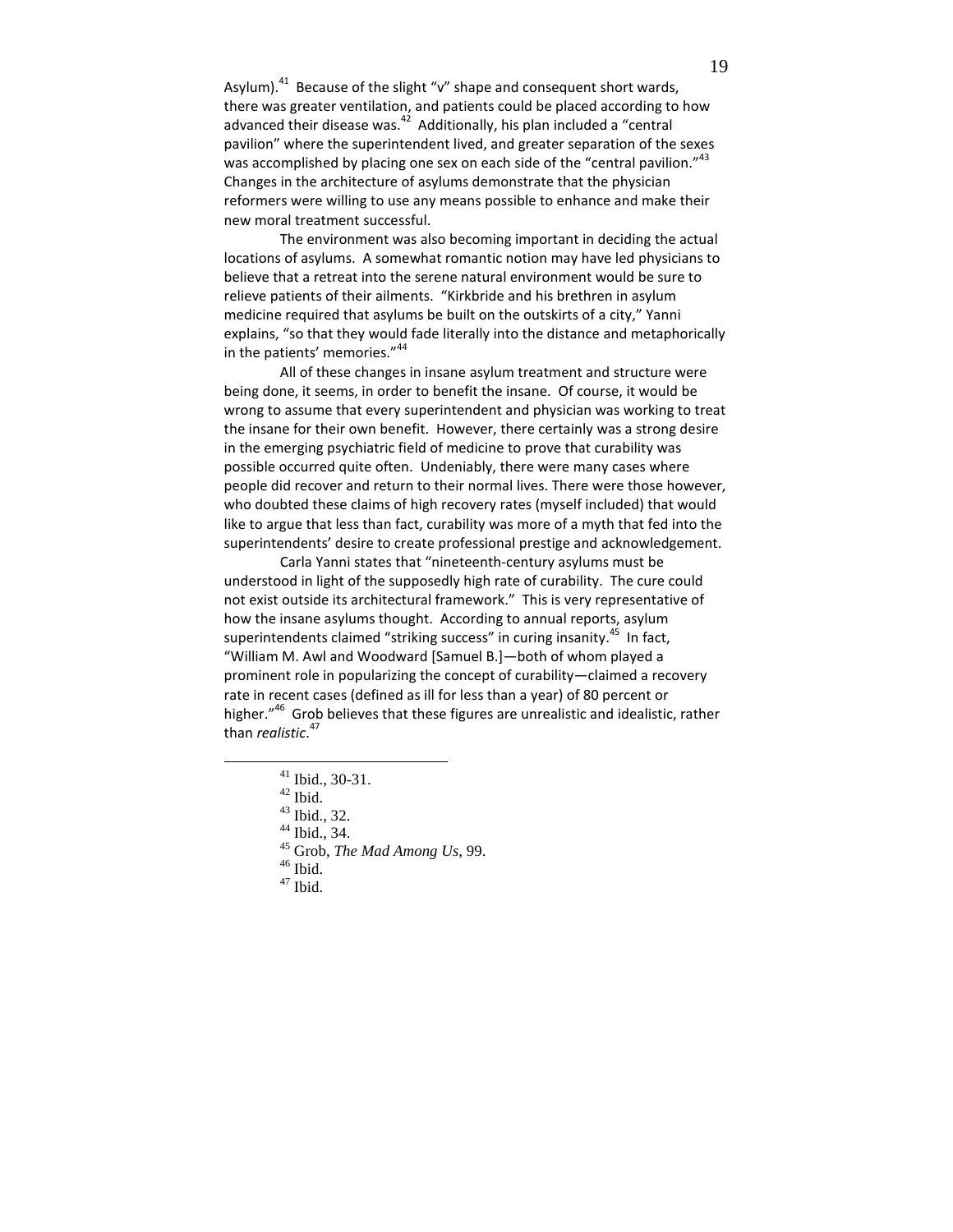There were several factors that led to recovery rates (and thus curability) appearing as much higher and being reported that way. Pliny Earle, one of the superintendents, explained why these figures were incorrect: the recovery rates described how many people had recovered out of those discharged in the last year, not out of how many were initially admitted in the last year.<sup>48</sup> Also, the recovery rates did not include those patients readmitted, and if someone had been readmitted several times, they were reported as recovering several times.<sup>49</sup> If we break this down into simple numbers, it is easy to understand how much of a difference these changes in numbers made. If 10 patients were admitted to an asylum one year and five were discharged, and three of those five had "recovered," the recovery rate would be 60% (3/5) rather than 30% (3 out of the 10 admitted that year). This 60% "recovery rate" would be even greater if the same person was reported as recovering several times without even acknowledging them as having been re-admitted. Clearly, asylums were manipulating numbers in ways that would work to their advantage.

Ironically, we do not have to look outside of the insane asylums to find evidence that these 80% recovery rates were most likely exaggerated. The article "Institutions for the Insane in the United States" from The American *Journal of Insanity* in 1849 contains a thorough table of 30 insane asylums.  $^{50}$ For each asylum, the name of the state they are located in (eighteen in all), the names of the asylums, their location, and their medical superintendent are listed. More important in understanding recovery rates however, are the subsequent lists of information in the table: the dates the asylums were opened, the admissions last year (the past year), the number of patients discharged, the number recovered, and the number of deaths.<sup>51</sup>

<u>.</u>

<sup>50</sup> "Institutions for the Insane," 56. All of the following figures and facts (besides my own calculations) can be found in the aforementioned table, and will no longer be cited in this paragraph or the next as they are from the same source and page. See the appendix for a picture of the table.

<sup>51</sup> Discharging patients in the early nineteenth-century was not a formal, detailed procedure, and as such was highly subjective. *The American Journal of Insanity* states in the article "Houses and Institutions for the Insane" that each patient should be able to live a year *or more* unrestrained in the asylum before he or she is dismissed (page 220). However, most likely it was even more subjective than this simple rule. Grob states in *The Mad Among Us* that, "When discharging a patient as recovered, early nineteenth-century alienists (to use the terminology of that era) were simply stating that the individual could function at a minimally acceptable level in a family and community setting. To be sure, some individuals discharged as recovered were subsequently

<sup>48</sup> Ibid., 99-100.

<sup>&</sup>lt;sup>49</sup> Ibid.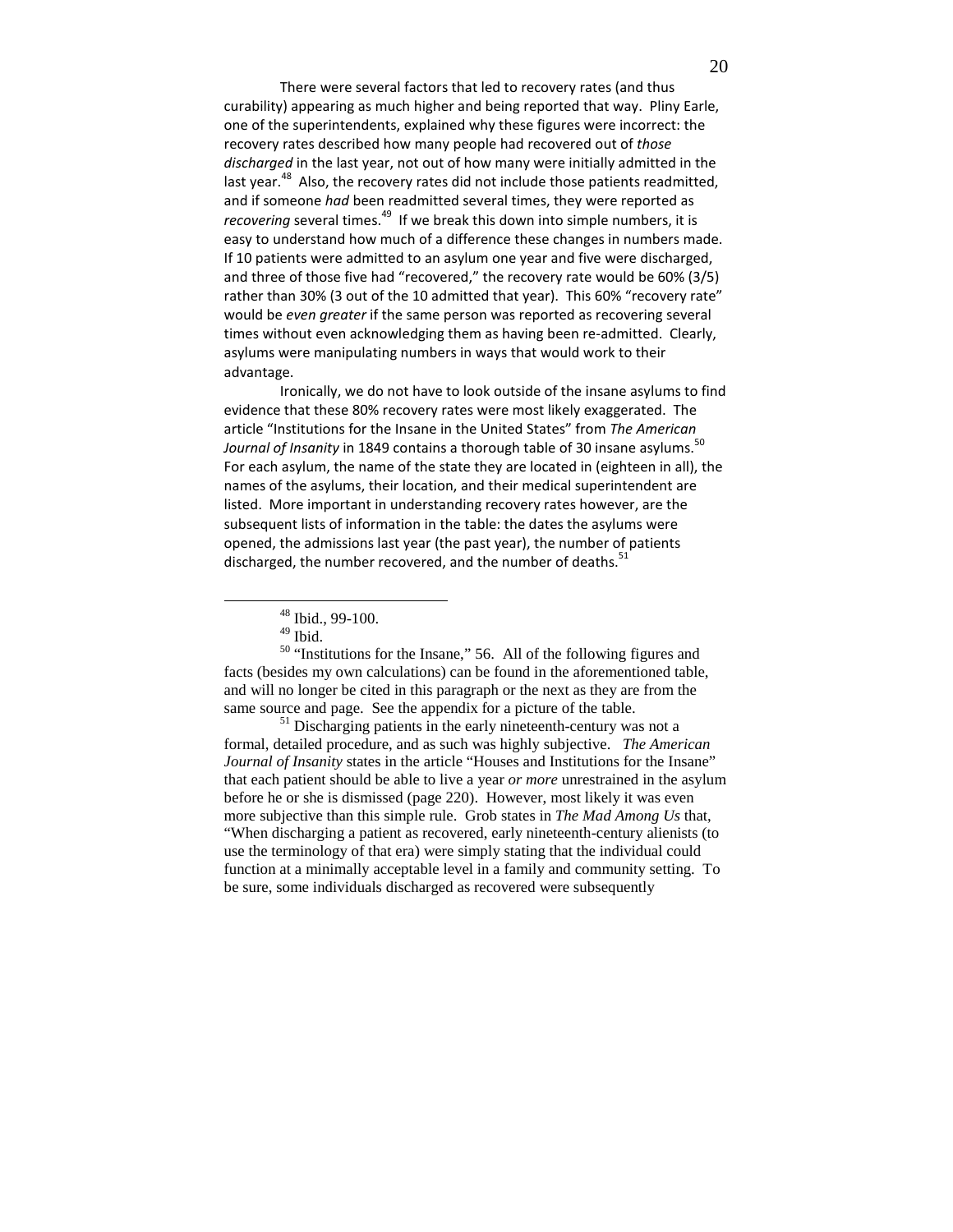If the numbers for each category were accurately recorded, calculations can be made that show the great difference correctly calculating recent recovery rates (recoveries in the last year) could make. For instance, the asylum of William M. Awl, one of the superintendents who had claimed an 80% recovery rate during the first four years after its founding, has listed 90 recoveries and 181 admitted in the last year (as of 1849). Thus, the recovery rate would be 49.72% (90/181).<sup>52</sup> However, because Awl was most likely recording his recovery rates as the number of recoveries out of those discharged, the recovery rate could be reported to his advantage as 62.94% (90/143). This is already a drastic difference. However, because the "number discharged" most likely represents the number discharged since the opening of the asylum, not in the past year, the percentage would be even higher because the number discharged should be even lower (amounting to the number discharged only in the last year for an accurate "recent recovery rate").<sup>53</sup> This too, would benefit Awl as the recovery rate would be even higher.

However, this table was created in 1849, not around 1839 when Awl was making his claims of 80% recovery, and perhaps (thought it is doubtful), if he was being completely accurate, the recovery rate simply went down in the following years as they were bound to fluctuate. Still, it is important to note the great difference accurately calculating a recovery rate could make in supporting claims to curability. It seems that the greater the recovery rate, the more likely the curability.

But one has to wonder how accurate these superintendents could possibly have been, considering that their own peers, the editors and writers of The American Journal of Insanity, questioned curability in their journal. Later on in the very same article with the detailed table, are written doubts about claims to curability. "[T]here is no occasion for vaunting of success in curing them [the insane]," the journal states, "especially when we call to mind that three fourths of all patients in the institutions for the insane in this country are incurable.  $\ldots$ <sup>54</sup> This figure, three-fourths (75%), of cases as completely

 $52$  My calculations have been rounded to the nearest hundredth.

 $<sup>53</sup>$  I have surmised that the list of patients "discharged" represents those</sup> discharged since the opening of the asylum rather than in the last year because in some cases, the number of discharged is larger than the number admitted in the last year, which would only be possible if the number of patients discharged *was not* only listing those discharged in the last year (more patients cannot be discharged in one year than admitted in one year).

<sup>54</sup> Ibid., 58-59.

rehospitalized, but many never reentered a mental hospital." This quote can be found on page 36, and shows how skewed perceptions of being able to function in society might lead to more dismissals. An increase in dismissals after all, would increase recovery rates.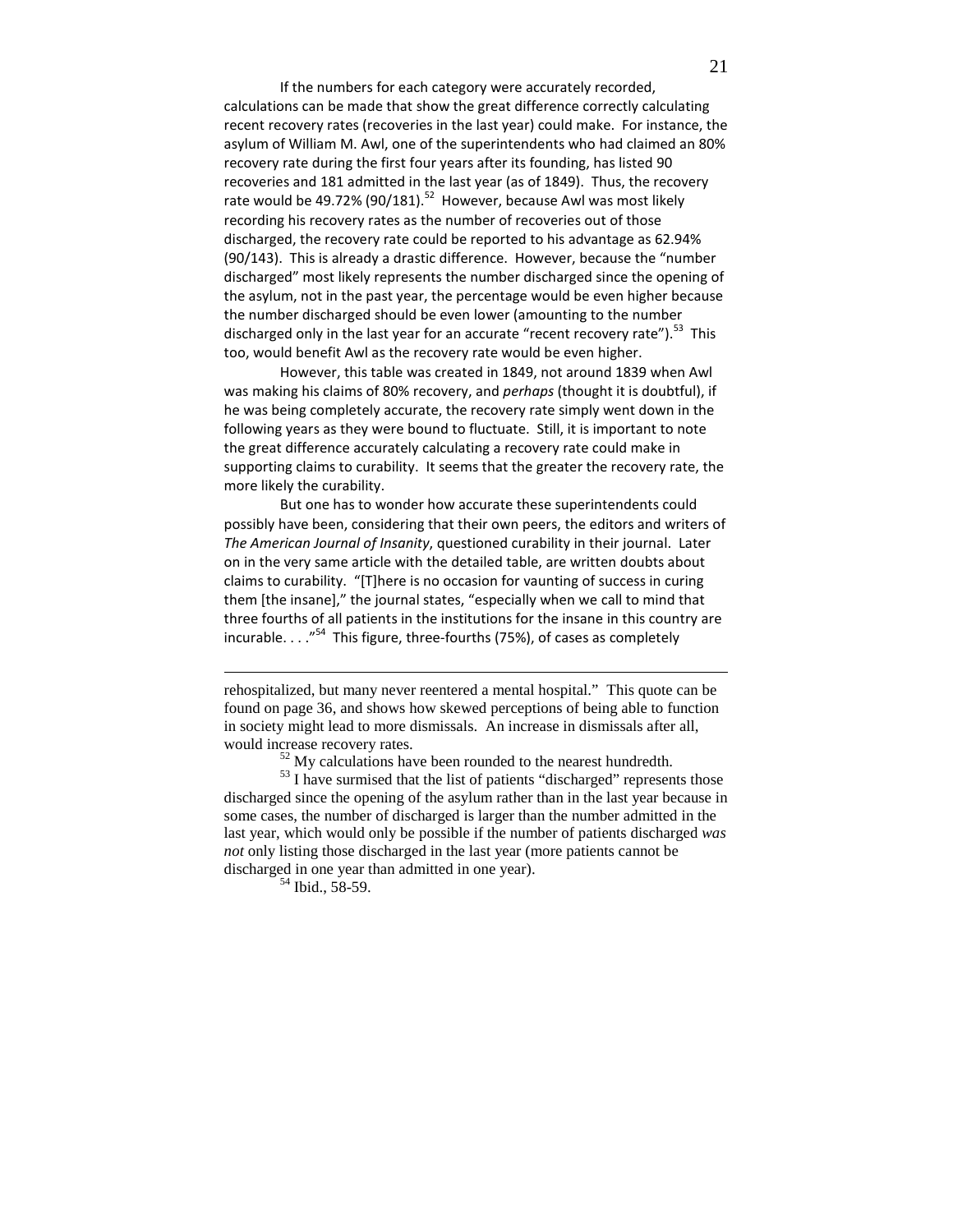incurable is drastically different than the figures given by the superintendents claiming that 80% were curable. Indeed, the author of the article believed that the Annual Reports regarding rates of curability were inaccurate, and stated as such:

> Some [Annual Reports] we fear mislead the public, especially as to the number of cures, not however by actual misstatements, but by annual per-centages of recoveries deduced from a small number of cures and those the most favorable and recent. We say these things to guard against the extension of an impression that has already become too general, that nearly all the insane, can be cured at Lunatic Asylums. . . . <sup>55</sup>

This evidence is extremely valuable; superintendents were making it known to the public that their own peers were manipulating recovery rates. Evidently, reform in the purest humanitarian sense, was not present in a several of the superintendents' minds. What then, was their motivation?

Before delving into the motivation behind the superintendents' efforts, it is advantageous to understand the funding behind insane asylums. Depending on the time an insane asylum was founded and its location, they could be funded a number of different ways: by the local government, by private patients, by the state government, by the asylum itself, with state subsidies, and more. To complicate matters, funding was often accomplished by an amalgamation of these sources, rather than one. "[N]inteenth-century social policy involved state and local governments acting in concert with private organizations and individuals," explains Grob, "Asylums, although generally established and supported by states, found themselves inextricably enmeshed with local governments as well."<sup>56</sup> As such, it is hard to identify only one source of funding for any time period, or even one asylum.

The first insane asylums founded were private (like the McLean Asylum for the insane), meaning that indigent insane patients could be admitted to hospitals supported by a combination of private donors (donations) and public funds (in the form of public and state subsidies).<sup>57</sup> It is interesting to note that upper class patients, who could afford to pay for the asylum, were required to support themselves.<sup>58</sup> Already, there were several different sources of funding contributing to the support of patients, often depending on the wealth of the patient. After a while, unfortunately, reality

<sup>55</sup> "Institutions for the Insane in the United States," 58.

<sup>56</sup> Grob, *The Mad Among Us,* 95.

<sup>57</sup>Ibid., 32-37.

<sup>58</sup> Ibid. 31.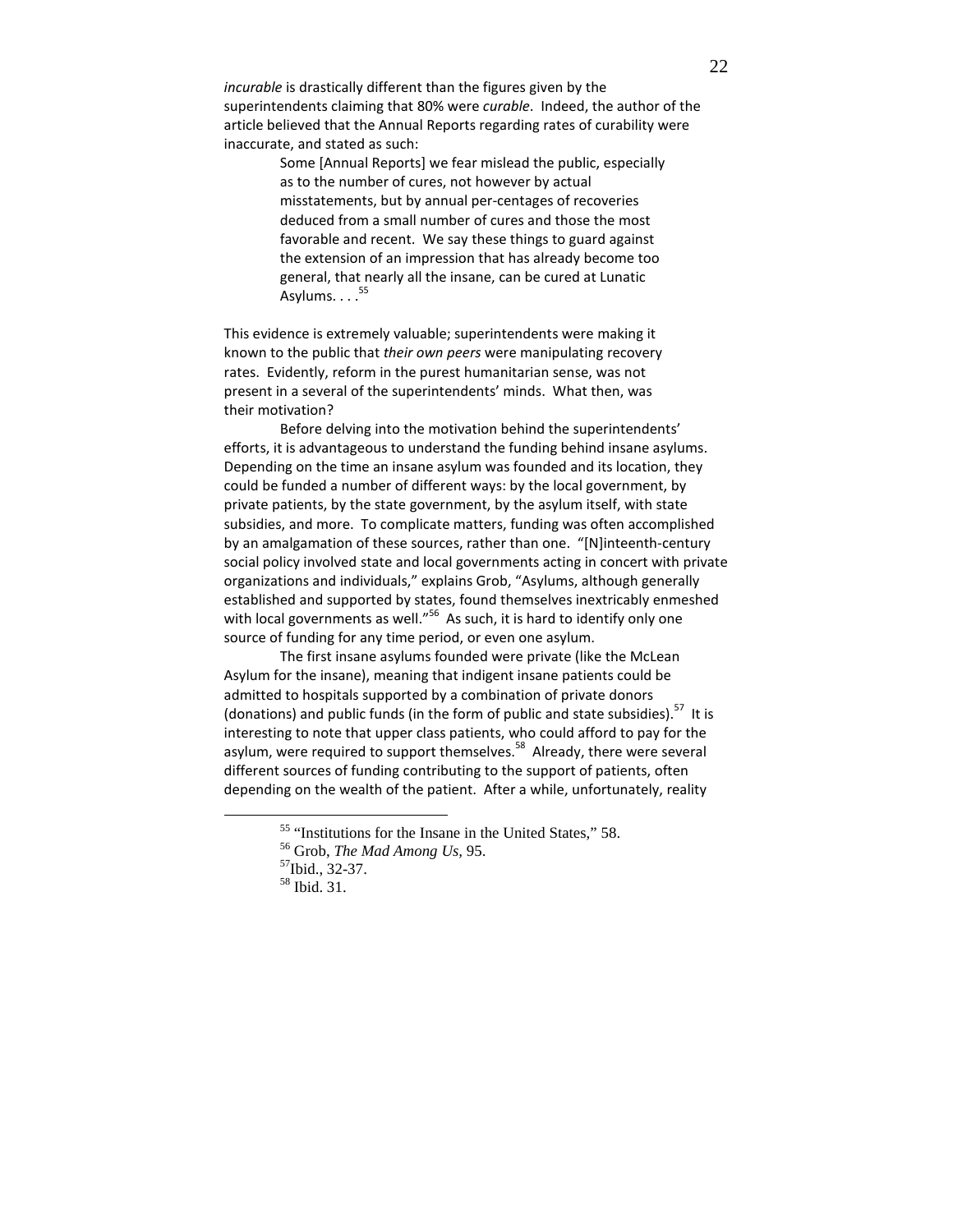set in and private funds were unable to support the poorer patients as public subsidies were fading away.<sup>59</sup> Increasingly, asylums were only accepting private patients, and as will be seen, it is possible that superintendents were intending for this stratification of classes in asylums to occur.

The timing was perfect for the founding of state asylums in order to help the indigent insane. The American Journal of Insanity explains the difficulty of establishing standard funding, and that the state government has an "obligation" to provide as much support as it can:

> The support of public institutions is brought about in various ways, according to the circumstances of the country, and the community, and their disposition and means. The state has in all cases the obligation imposed upon if, of stepping forth with its help, if the individual or his relatives and nearest neighbours are incompetent, and although its ability to contribute may be more or less, yet the institution always needs connection with the state, if its general utility would be as great as possible.<sup>60</sup>

Enter Dorothea Dix, the woman that would lead a movement towards creatingstate funded asylums in the United States and abroad, and would help to establish or enlarge over 30 asylums, beginning in 1843.<sup>61</sup>

While Dorothea Dix's efforts did a lot of good for the indigent insane, these efforts were bred from a childhood full of struggles and depression. David Gollaher, author of Voice for the Mad: The Life of Dorothea Dix, thoroughly explains Dix's own psychological battles that led to her eventual "calling."<sup>62</sup> Born to Joseph Dix and Mary Bigelow, Dix grew up in a household Gallaher describes as "dearth of nature, of example, and of respect."<sup>63</sup> Because her father was a Methodist revivalist (and an alcoholic, no less), Dorothea was brought up with "brutal discipline" and expected to achieve "religious perfection."<sup>64</sup> Despite running away to her grandmother's house, her childhood forever affected her "obsession with impurity, sin, and moral failing," although she did eventually embrace Unitarianism as her religion.<sup>65</sup>

<sup>59</sup> Ibid., 37.

<sup>&</sup>lt;sup>60</sup> "Houses and Institutions," 206.

<sup>61</sup> Grob, *The Mad Among Us*, 47. 1843 is the year Dorothea Dix made her Massachusetts *Memorial* public.

<sup>62</sup> David Gollaher, *Voice for the Mad: The Life of Dorothea Dix* (New York: The Free Press, 1995), 141.

<sup>63</sup> Ibid., 18.

 $64$  Ibid., 19.

 $65$  Ibid., 50.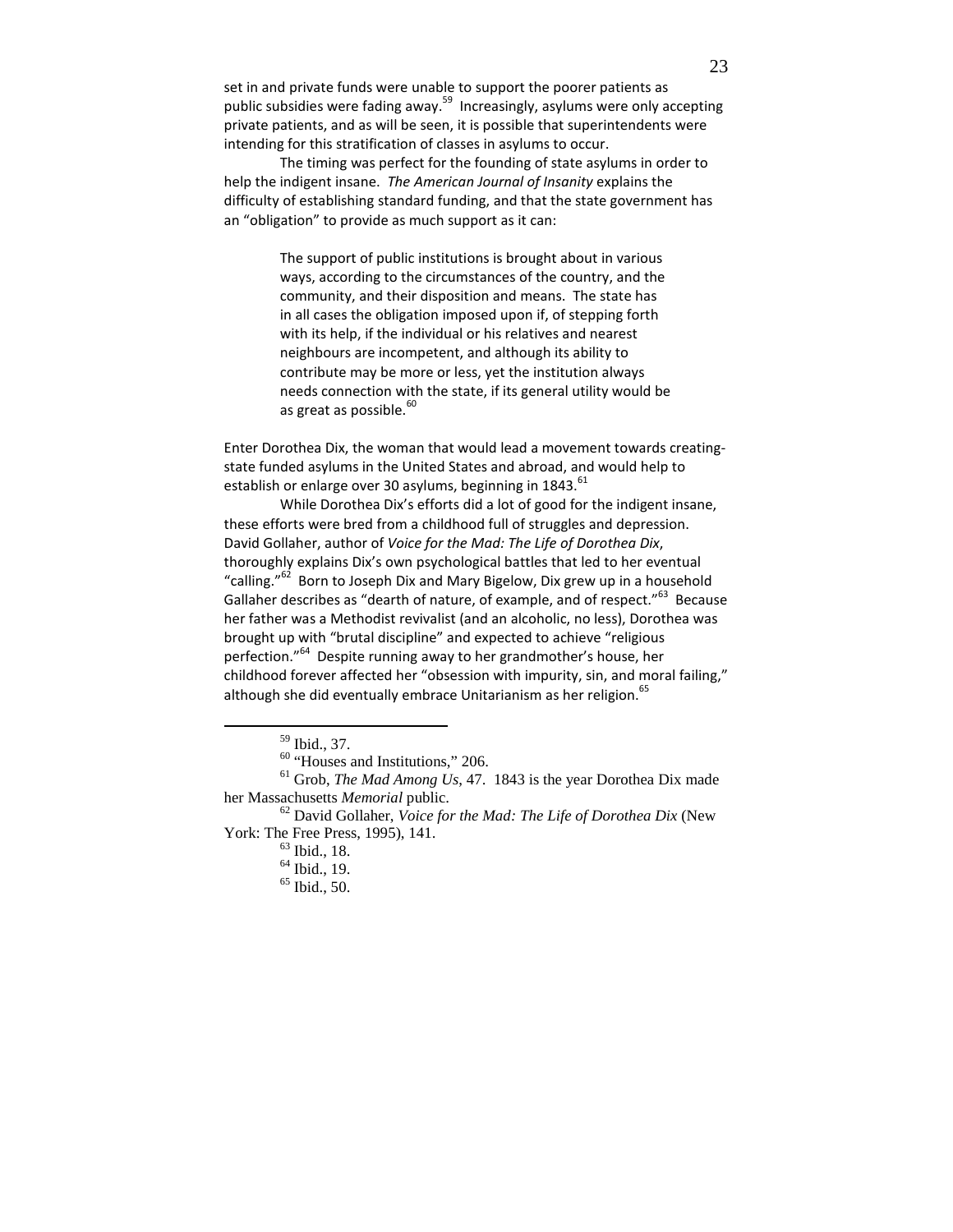In 1836, Dorothea became depressed "by her failure to settle on a suitable vocation, to work out an acceptable relation with society, to decipher God's calling and lead a life worth living.<sup>66</sup> Her friends sent her to Europe, where she stayed with friends of friends, the Rathbones.<sup>67</sup> It was in Britain that she witnessed reformers working to find out how the poor lived, creating reports, and using, "their findings to engineer state-sponsored solutions to social problems."<sup>68</sup> If this sounds familiar, it is because Dorothea would do the same thing in America, working to create state-funded asylums through persuasion of the legislature of the horrible conditions these people lived in.

Dix's attempt to gain federal support for asylums in 1848 failed when Franklin Pierce vetoed an 1854 bill that would distribute federal lands and give the proceeds to the insane poor.<sup>69</sup> But despite this setback, Dorothea continued her work, moving around the country, gathering evidence of insane people living in horrible conditions, and presenting them to state legislatures. Asylum, Prison, and Poorhouse written by David L. Lightner contains (among<br>Asylum, Prison, and Poorhouse written by David L. Lightner contains (among other documents), her entire Memorial submitted to the Illinois Legislature.

In the Memorial, Dix emphasizes the "obligations of man, favored with competence and sound reason, to his fellow-man." $71$  Thus, she is appealing to the emotions of the legislators and their moral responsibility towards those without means to help themselves. Dix's argument is twofold: she argues the humanitarian side as well as the economical side. As we have seen, funding was very complicated. However, Dix cleverly refers back to the high recovery rates superintendents were promoting earlier, to explain why early treatment was necessary for higher recovery rates, and why the founding of state-funded asylums was urgent. "Dr. Awl of Ohio, records in 1842, —"that of twenty-five old cases, suffered to become incurable, the cost to the State and counties had been \$50,600; while twenty-five recent cases brought under seasonable treatment, had cost but \$1,130.  $\ldots$ <sup>72</sup> Therefore, the state would actually save money if they built enough asylums to treat the indigent insane quickly and effectively.<sup>73</sup>

 $\overline{a}$ 

<sup>70</sup> David L. Lightner, *Asylum, Prison, and Poorhouse* (Carbondale: Southern Illinois University Press, 1999): 13-30.

<sup>73</sup> The *American Journal of Insanity* estimates in the article "Institutions for the Insane in the United States" that in 1848 there were, "probably at this time at least 18,000 insane persons in the United States, not including idiots, which number we presume 6000," on page 55. Because the

<sup>66</sup> Ibid. 83

<sup>67</sup> Ibid. 83-94.

<sup>68</sup> Ibid., 109.

<sup>69</sup> Grob, *The Mad Among Us*, 97.

 $71$  Ibid., 14.

<sup>72</sup> Ibid., 16.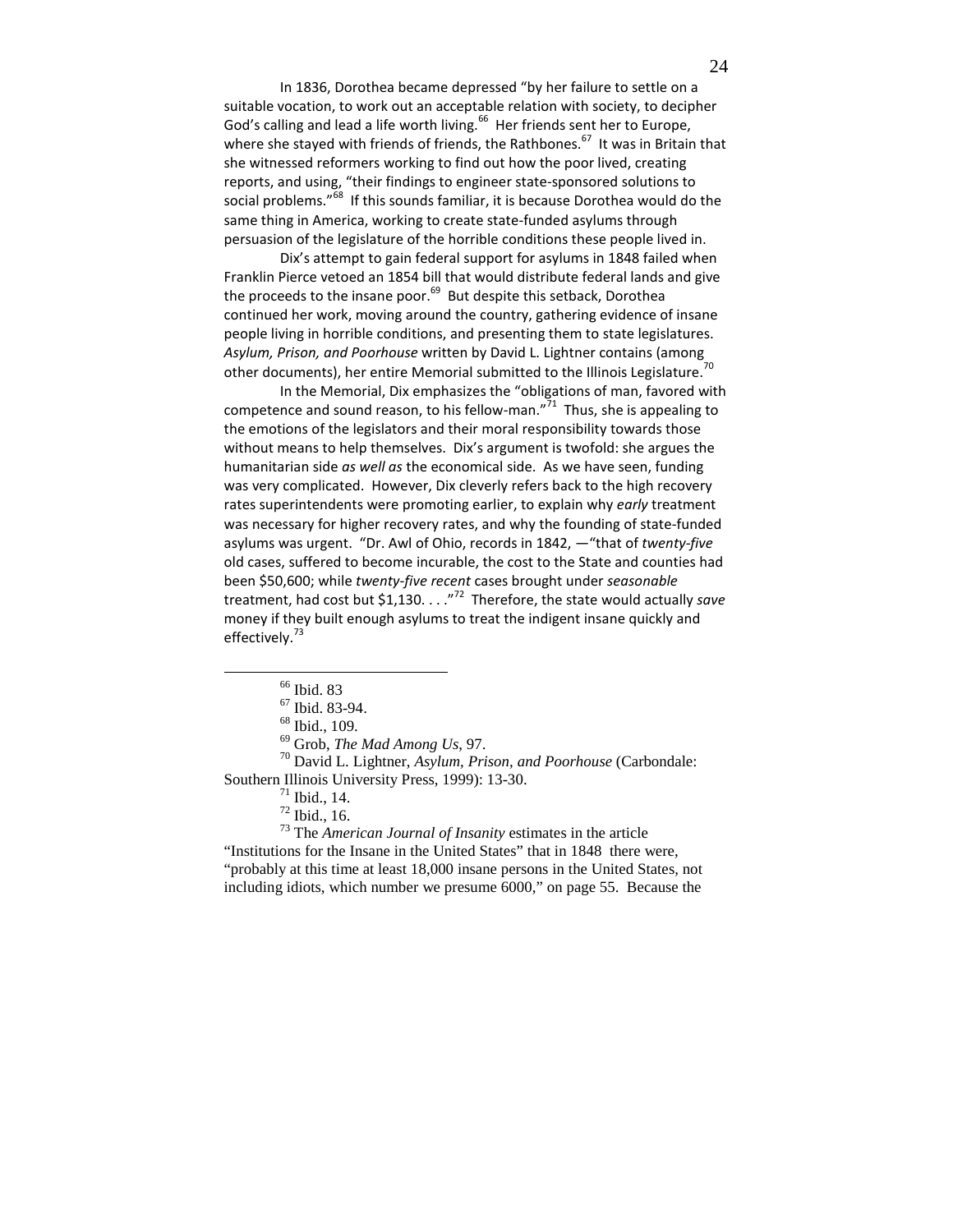In appealing to the humane side of the legislators, Dix told stories both of people who had recovered from insanity (somewhat miraculously) through asylum treatment, and those who were still suffering with their lack of money. An example of the incredible recovery a patient could have if they were treated in an asylum is found in the Memorial: "A——was chained for many years to a block, and was so violent when admitted into the Asylum, that she ran every body of the yard, and had to be subdued by the male housekeepers. She is now the most useful patient in the house among the females."<sup>74</sup> While this story may seem unbelievable, it certainly would have represented a wonderful alternative to leaving people to suffer. The story of Fanning, a man being financially supported by the county and in the care of his sister and brother-in-law, is extremely graphic and tugs at the heartstrings.<sup>75</sup>

> It was an intensely hot day last summer, when I visited Fanning. He was confined in a roofed pen, which enclosed an area of about eight feet by eight—probably a few inches over. . . He was without bed and without clothing; his food, of the coarsest kind, was passed through a space between the logs; "no better," said a neighbor, "than the hogs are fed". . . His feet had frozen, and had perished; upon the shapeless stumps, he could, aided by some motion of his shoulders, raise his body partially against the side of the pen. . . there [in the pen] is to be found a pining, desolate, suffering maniac, whose piteous groans, and frantic cries, would move to pity the hardest heart.<sup>76</sup>

One has to wonder how any legislator could refuse to provide state funding after a story such as this; it is not difficult to understand why Dix was able to expand or found so many asylums.

While states undoubtedly provided money for the construction of the asylums themselves, payments for the indigent patients' treatment in the asylums would still be complicated to understand, and from more than one source. In the Memorial, on one page, Dix mentions all of the following sources as providing funds at the time: "private resources," "the revenues of the commonwealth," "the State," "the districts," and "asylums."<sup>77</sup> While it may

asylums at the time could only hold 4,711, the journal estimates that they would need to double the amount of institutions just to hold half of the population of insane people. Because curability was contingent on insane people being treated quickly, the founding of more state asylums became indispensable.

<sup>74</sup> Lightner, *Asylum, Prison, and Poorhouse*, 23.

<sup>75</sup> Ibid., 28-29

 $^{\rm 76}$  Ibid.

<sup>77</sup> Ibid., 16.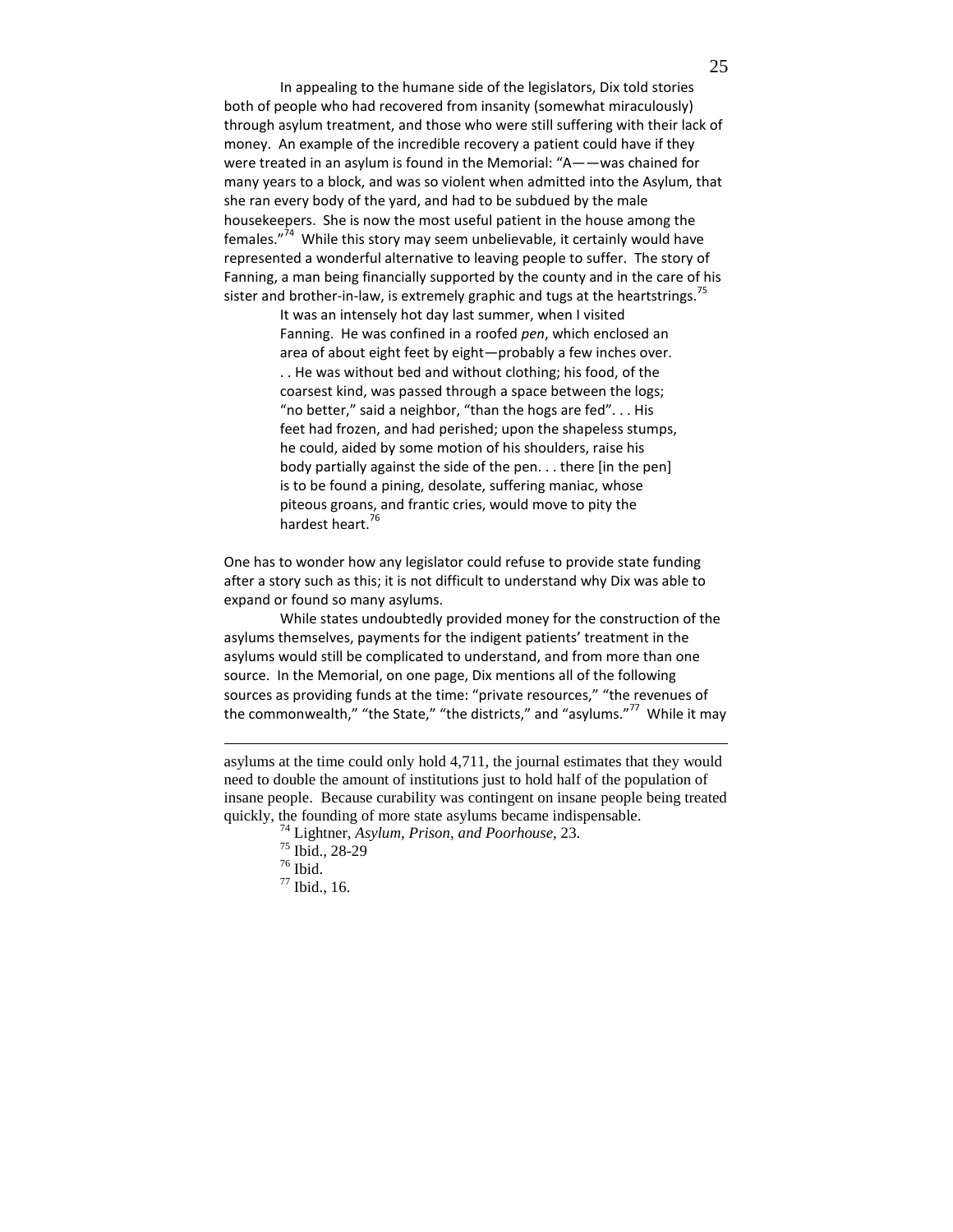be difficult to decipher exactly how their treatment would be financed, one thing is certain: indigent insane people could now be treated in insane asylums, not just those with the means to pay for it.<sup>78</sup>

Considering the success of Dorothea Dix in expanding insane asylums in America, one would presume that the superintendents or "the brethren" as they called themselves, would be elated and grateful for her endless efforts and commitment to a cause they were intimately familiar with. However, instead of gratefulness and recognition, they insulted and ignored her. If these superintendents were humanitarians, working purely for the benefit of the patients they watched over, interacted with, and treated every single day, one cannot help but ask: why not support Dix?

The first indication that the superintendents were not working exclusively for the treatment of insanity was in their recovery rates, as discussed above. Curability was most likely not as high as they claimed it to be, and while it is possible that they were hoping to attract more patients so they could help and treat more patients, why wouldn't they then support Dix in founding these new asylums? Curability somehow, had become separate from her efforts, despite her continuing to praise and advertise the superintendents' recovery rates.

The position of superintendent was gaining prestige as insanity became a legitimate medical specialty, and along with prestige came job security and benefits. Asylum medicine, according to Grob, "was secure, wellpaying, and provided status and prestige. Superintendents —unlike their brethren in general practice—had far greater authority and control over their patients and institutions."<sup>79</sup> This authority, power, and control can be found in the Propositions written by the AMSAII:

> He [the physician] should have entire control of the medical, moral, and dietetic treatment of the patients, the unrestricted power of appointment and discharge of all persons engaged in their care, and should exercise a general supervision and direction of every department of the institution.

 $78$  Carla Yanni supports this claim; she explains that in state funded asylums such as the Utica asylum, "Indigent patients were moved there from almshouses and prisons, and they did not pay. Some upper-class patients might also have been housed there, and they would have been charged a nominal fee for their medical care," on page 30. However, it is still not clear exactly where the funds were coming from (as evidenced by Dix), and we can surmise that it was probably depended on the individual patients and determined on a case-bycase basis.

<sup>79</sup> Grob, *The Mad Among Us*, 76.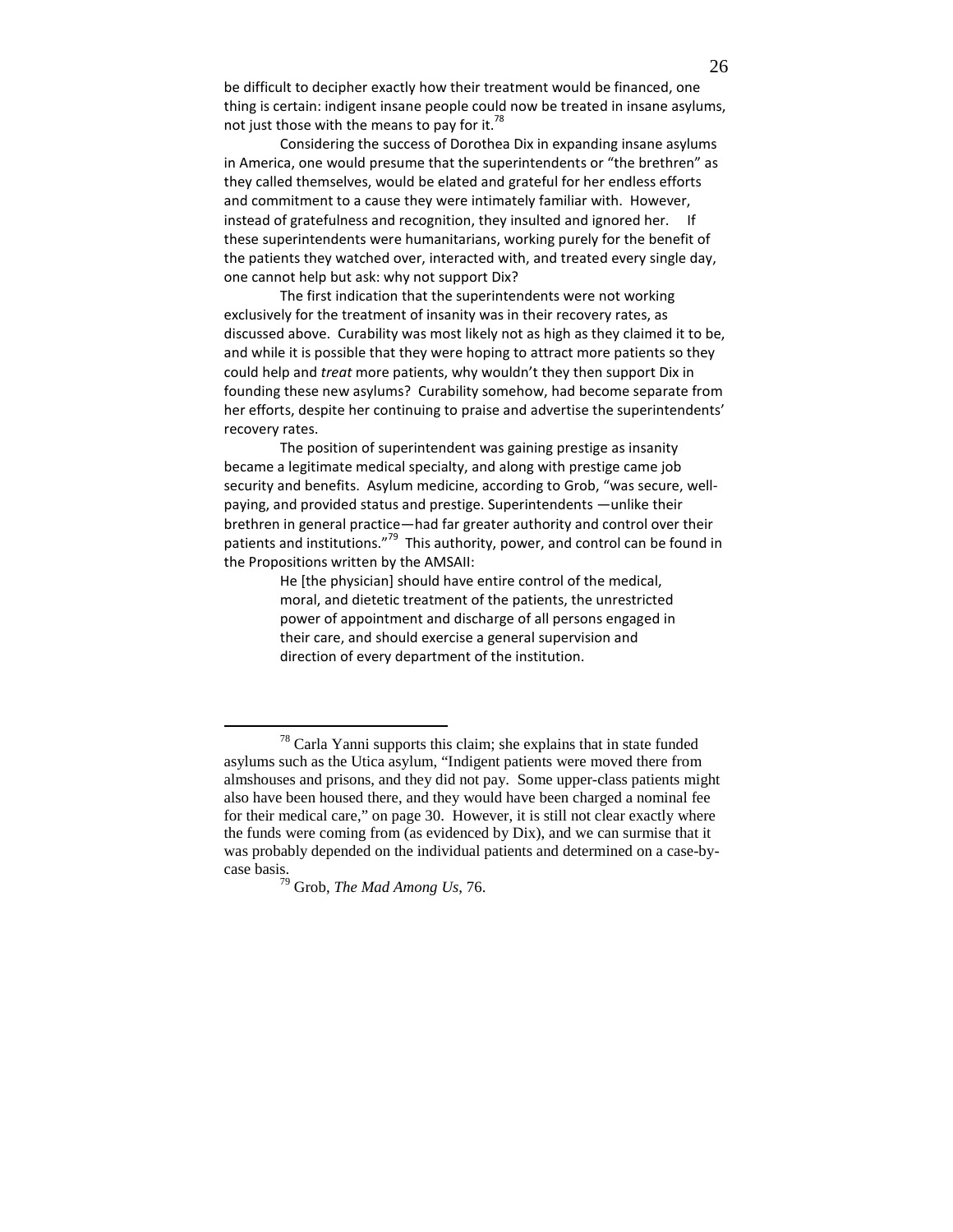A well-known combination of circumstances for the demise of the human conscience had been developed: money, power, and prestige.

 Evidence that not all of the superintendents' efforts were pure can be found in The American Journal of Insanity as well as in their interactions (or lack thereof) with Dix. An article, "Homicides—Suicides, &c., — By the Insane," graphic descriptions of insane people harming others or themselves.<sup>80</sup> Jacob G. Drake for instance, killed his child, and "mangled" his wife, whose, "skull was broke, and many severe wounds inflicted upon her head."<sup>81</sup> Many similar descriptions of various people follow this, and the introduction of the article outlines one of the three reasons it was written:

> It may serve to make known the fact, that the amount of property destroyed by the insane, by burning buildings, &c., is very great, and probably equals what it would cost to provide safe and comfortable asylums for them, and that therefore, irrespective of any special benefit to the insane themselves, it will be wise economy to thus provide for them.<sup>82</sup>

While it may seem as though the superintendents' methods were not far from Dix's in suggesting that the insane should be in asylums rather than remaining at large, a deconstruction of this quote in the article will show the vast differences. First of all, while Dorothea admitted that it would be safest for the community if insane people were in asylums, her graphic descriptions of people she came across were meant to inspire *pity* and *sympathy*, not *fear* as this article intends. Secondly, while Dorothea wanted to create asylums for those who need and desire to be in asylums, this article is demanding that insane people enter asylums, regardless of the circumstances. And finally, while Dorothea explained that it would be more economical for insane people to be in asylums, their suffering and the benefits of treatment for the insane were never out of the equation. For the writer of this article, people should be admitted to insane asylums "irrespective of any benefit to the insane themselves." Thus, a conflict of motivations can be detected, one separating people like Dorothea Dix and The Brethren.

Additionally, the fact that superintendents were admitting more wealthy patients than poor patients before publically-funded asylums were created is evidence that they were not working purely to help the insane, but perhaps for prestige. It is true that private asylums were struggling as private funds dwindled and states discontinued their subsidies, but Grob believes that

<sup>80</sup> "Homicides—Suicides, &c., —By the Insane," *The American Journal of Insanity* (1847).

 $^{81}$  Ibid., 171.

 $82$  Ibid.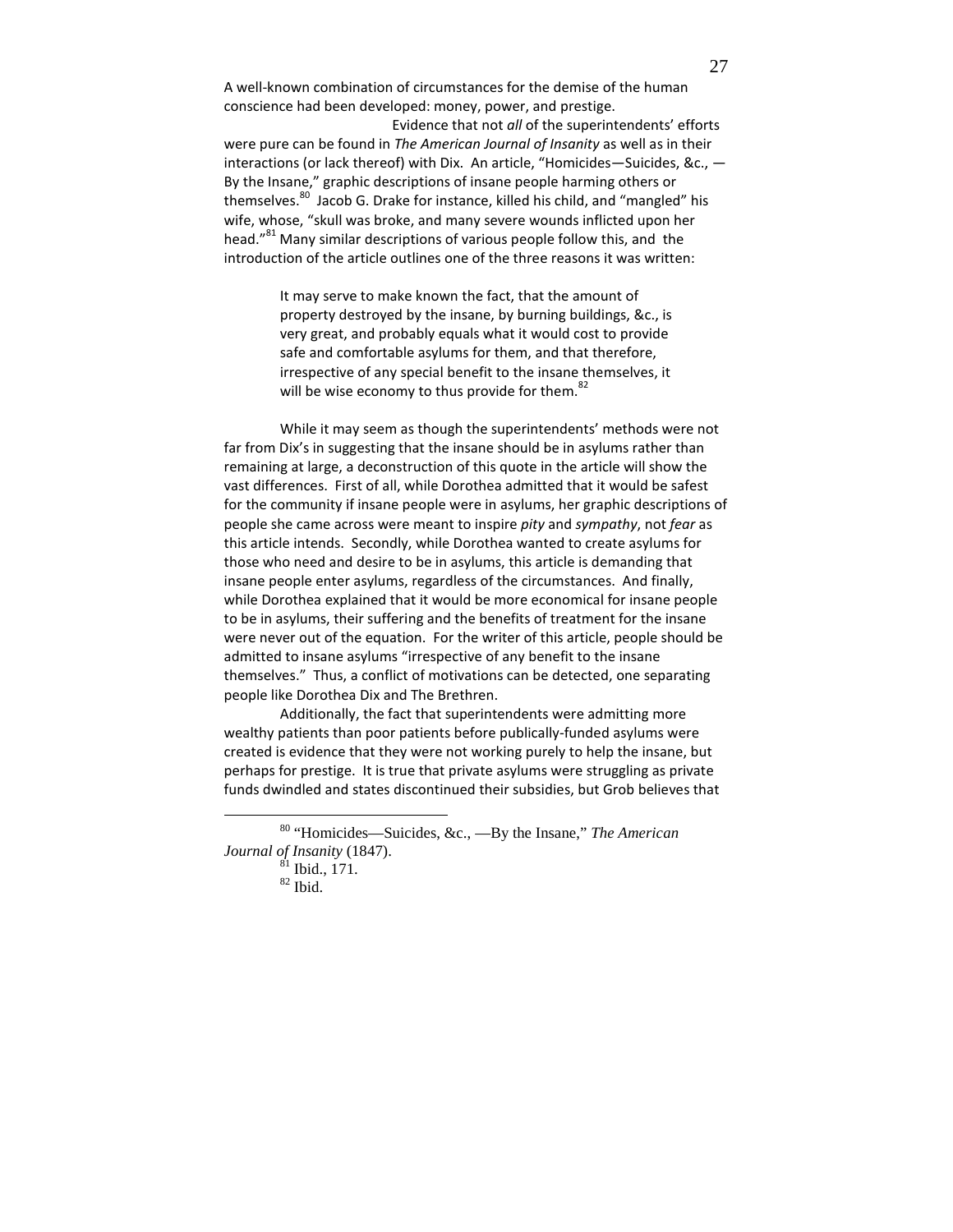given the choice to admit poor patients over private patients, superintendents would choose the private patients. "Although superintendents had leeway to use private donations to subsidize patients, they did not necessarily do so on the basis of need. Such funds were sometimes used to support private patients when relatives who could afford to pay refused. . ."<sup>83</sup> That superintendents had been supporting treatment of the wealthier patients is indicative of the greatest difference between the motivations of humanitarians like Dorothea Dix and the superintendents: Dix's greatest motivation was to help those who needed it the most.

Even their own peers questioned the motivation behind the superintendents' high percentage of curability in their Annual Reports. This idea, so eloquently stated, is perhaps the greatest evidence that may have superintendents' had lost the vision of helping the insane that they had begun with. The following is a description of the Annual Reports:

> There is too much Coleur de Rose, and we fear the impression they make upon some minds is something akin to that made by the puffs of Mineral Springs and Water Cure establishments; as if the various Lunatic Asylums were rival institutions endeavoring to attract customers.<sup>84</sup>

The superintendents' own peers recognized a conflict of interest; were the brethren hoping to truly help the insane? Or were they after that money, power, and prestige that would come from these wealthy "customers?"

All of this evidence may explain why the brethren were unwilling to help or thank Dix; her efforts compromised their prestigious positions of wealth and authority by suggesting that the indigent insane should mix with their wealthier patients and be admitted to asylums, free of charge. Amariah Brigham worried that asylums, if discussed in the same accounts of bad conditions in prisons (as they were in Dix's Memorial), would never be considered the best place for treatment. $85$  Grob further explains this concept:

> Because they [the superintendents] craved respect and prestige, they bitterly resented any suggestion that their cherished asylums resembled prisons, jails, and other places of incarceration for criminals. . .It was becoming clear to the asylum professionals that Dix could be an effective ally in the effort to build asylums for the mad; but it was far less clear whether her campaign on behalf of the homeless insane would

<sup>83</sup> Grob, *The Mad Among Us*, 37.

<sup>&</sup>lt;sup>84</sup> "Institutions for the Insane in the United States," 57.

<sup>85</sup> Grob, *The Mad Among Us*, 218.